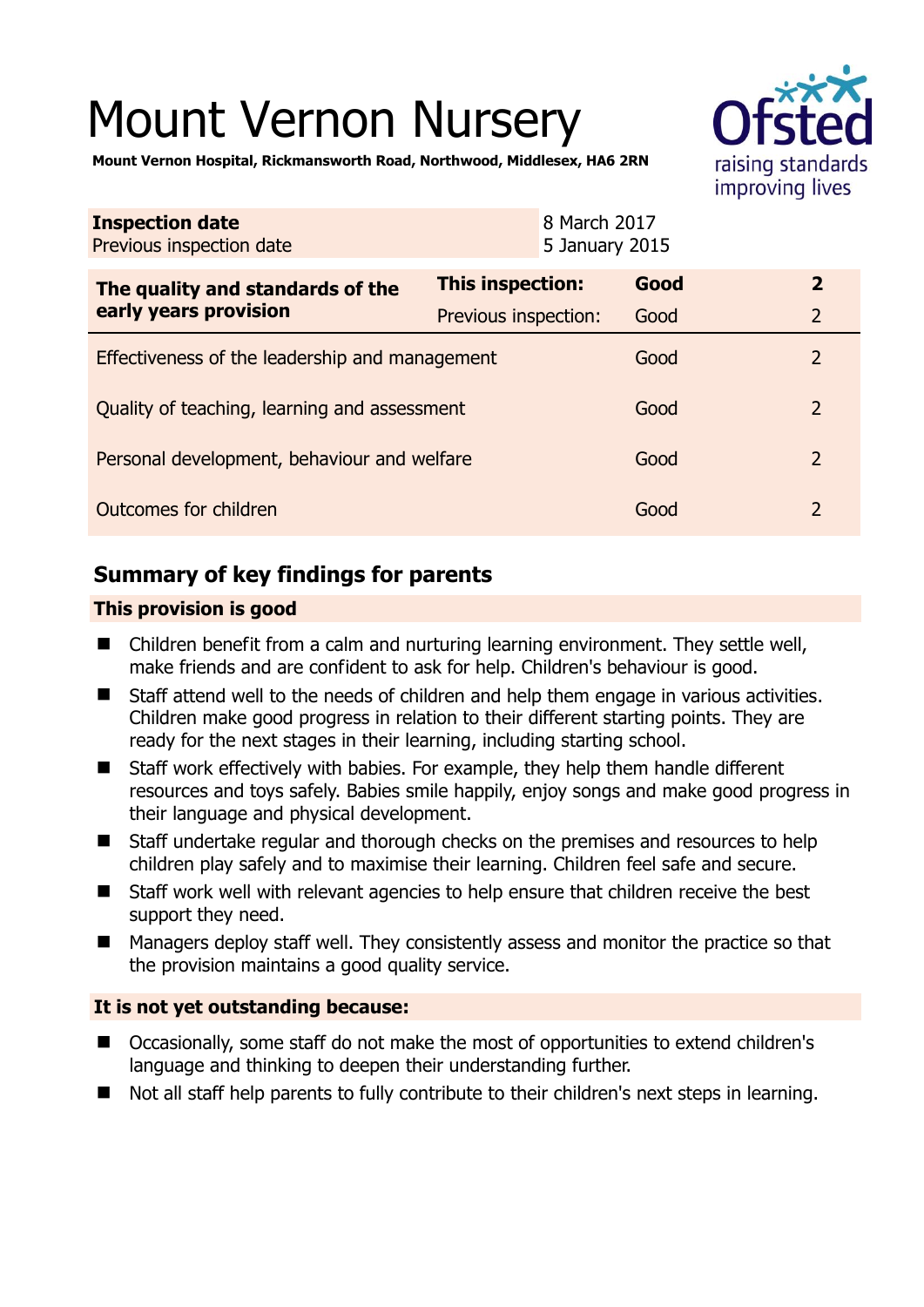# **What the setting needs to do to improve further**

## **To further improve the quality of the early years provision the provider should:**

- make more effective use of opportunities to extend children's language and thinking skills to increase their learning even further
- $\blacksquare$  find ways to fully involve all parents in their children's next steps in learning.

## **Inspection activities**

- The inspector observed activities in all parts of the nursery, including the outdoor provision.
- The inspector spoke to some members of staff and children at appropriate times during the inspection and held meetings with the management team.
- The inspector carried out joint observations with the management team.
- The inspector took account of the views of parents spoken to during the inspection and reviewed parents' written comments and suggestions.
- The inspector looked at children's records, planning documentation and the nursery's policies and procedures, including those related to the suitability of staff.

## **Inspector**

Fatiha Maitland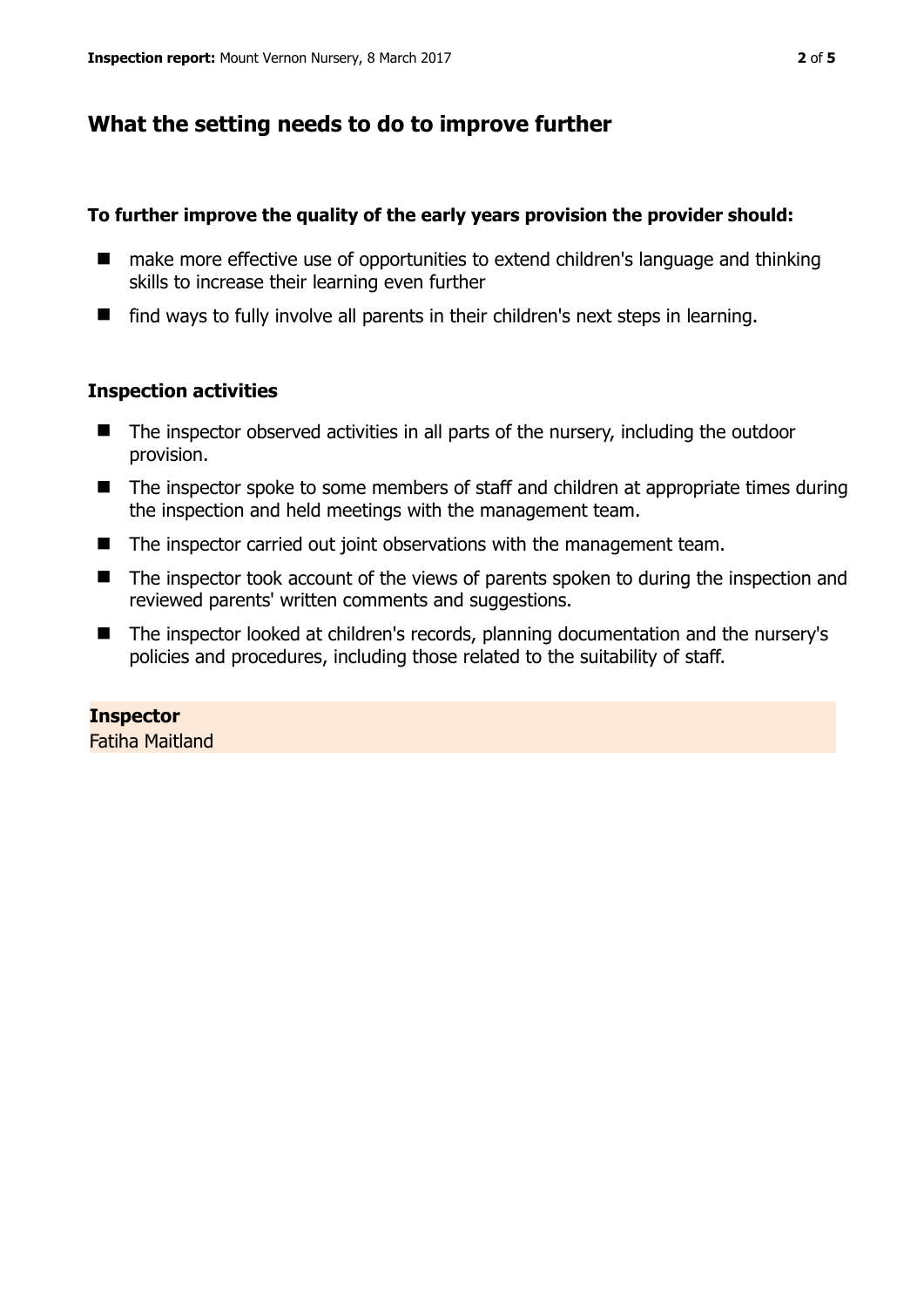# **Inspection findings**

#### **Effectiveness of the leadership and management is good**

Safeguarding is effective. Robust recruitment and selection procedures ensure that staff are suitable to work with children. Managers and staff are clear about their roles to protect children from harm. For example, they understand the correct procedures to follow should a child protection concern arise. Managers supervise staff and give them specific feedback to help them strengthen their skills. Managers and staff monitor the progress of all children effectively. When they spot any gaps in children's learning, they provide additional support to help them catch up. Staff attend training to improve the quality of their practice and use such skills to benefit children's learning. They keep parents fully informed about their children's progress and well-being. Managers seek the views of staff, parents, children and others to continually improve outcomes for all children. Parents appreciate the good care and support their children receive.

## **Quality of teaching, learning and assessment is good**

Staff provide a range of interesting experiences that generally stimulate children's learning and development. Children have good attitudes to learning. For instance, they contribute well to stories and share ideas about their favourite pictures and characters. They can suggest what might happen next. They enjoy blowing bubbles, while commenting on their sizes and colours. Children explore different paint colours and observe the changes when colours mix. They create imaginative pictures and are proud of their work. Children listen attentively and respond well to instructions.

#### **Personal development, behaviour and welfare are good**

Staff are good role models to children and support their social and emotional skills well. For example, they provide familiar items during room changes to help children develop a good sense of belonging and self-worth. Children mix well and develop good knowledge of different people, their communities and cultures. Staff help children adopt healthy eating habits. For example, children know that fruits, milk and water are good for them. Children enjoy regular opportunities for open air exercise in the outdoors. They ride bikes and scooters safely and develop a good awareness of others around them. They are observant of the natural world around them. Staff supervise children well at all times.

#### **Outcomes for children are good**

All children, regardless of their abilities or backgrounds, make good progress. Any gaps in learning are closing rapidly. Babies learn to play with others. Children share resources fairly, take turns and tidy tools independently. Older children learn to measure, count objects and recognise numerals. They know letters and sounds and write their names correctly and unaided. Children enjoy investigating how to make ice cubes, developing a good understanding of the impact of temperature on the environment.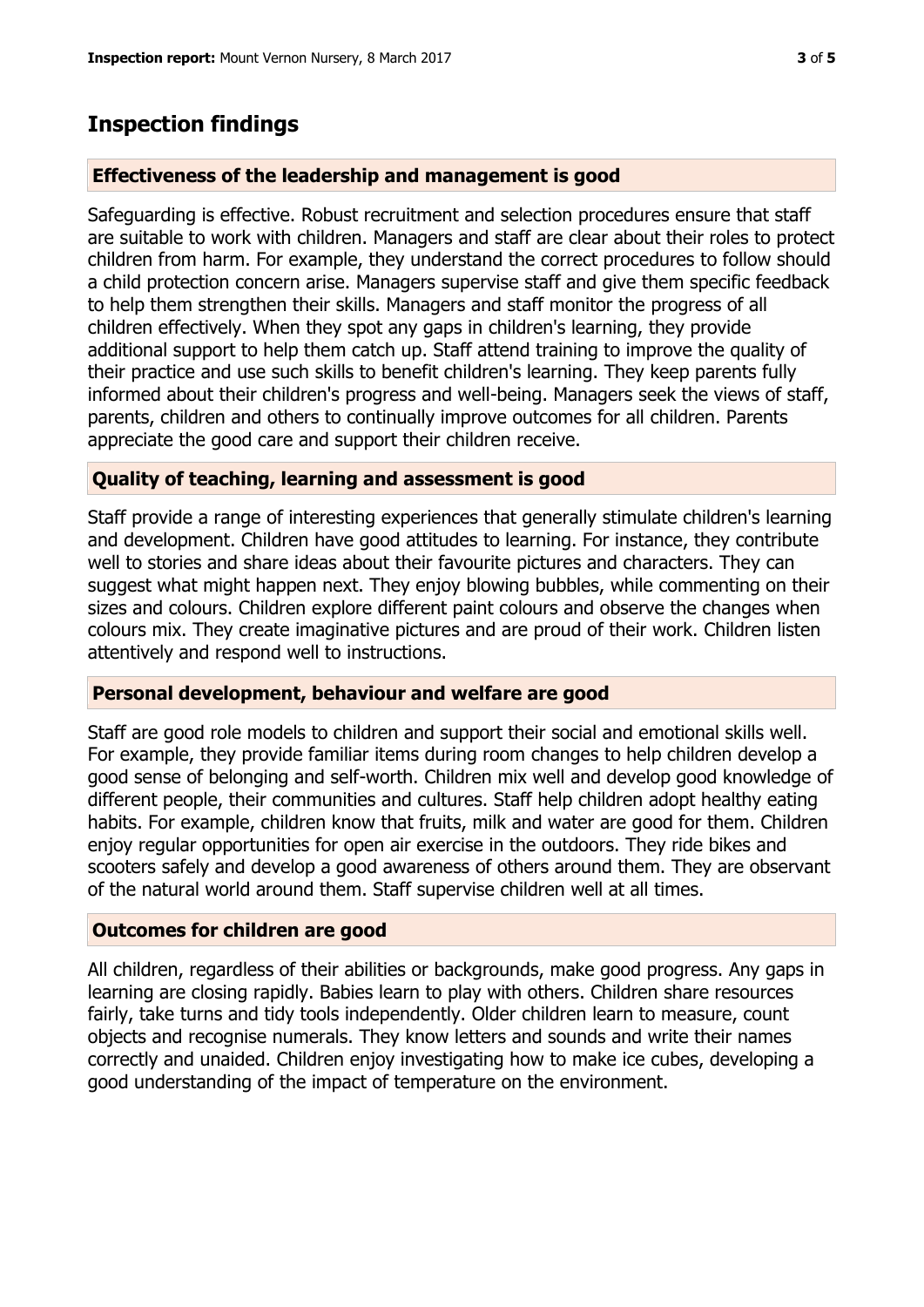# **Setting details**

| Unique reference number                             | EY305128                                                                             |  |
|-----------------------------------------------------|--------------------------------------------------------------------------------------|--|
| <b>Local authority</b>                              | Hillingdon                                                                           |  |
| <b>Inspection number</b>                            | 1085830                                                                              |  |
| <b>Type of provision</b>                            | Full-time provision                                                                  |  |
| Day care type                                       | Childcare - Non-Domestic                                                             |  |
| <b>Registers</b>                                    | Early Years Register, Compulsory Childcare<br>Register, Voluntary Childcare Register |  |
| Age range of children                               | $0 - 4$                                                                              |  |
| <b>Total number of places</b>                       | 124                                                                                  |  |
| Number of children on roll                          | 173                                                                                  |  |
| Name of registered person                           | <b>Bright Horizons Family Solutions Limited</b>                                      |  |
| <b>Registered person unique</b><br>reference number | RP901358                                                                             |  |
| <b>Date of previous inspection</b>                  | 5 January 2015                                                                       |  |
| <b>Telephone number</b>                             | 01923844141                                                                          |  |

Mount Vernon Nursery registered in 2005. It is situated in the London Borough of Hillingdon. The nursery is open each weekday from 7.20am to 6pm and operates all year round, except for Bank holidays. The provider receives funding to offer free early education for children aged two, three and four years. The provider employs 38 members of staff, of whom one holds early years professional status and 32 have relevant qualifications ranging from level 2 to level 3.

This inspection was carried out by Ofsted under sections 49 and 50 of the Childcare Act 2006 on the quality and standards of provision that is registered on the Early Years Register. The registered person must ensure that this provision complies with the statutory framework for children's learning, development and care, known as the early years foundation stage.

Any complaints about the inspection or the report should be made following the procedures set out in the guidance 'Complaints procedure: raising concerns and making complaints about Ofsted', which is available from Ofsted's website: www.gov.uk/government/organisations/ofsted. If you would like Ofsted to send you a copy of the guidance, please telephone 0300 123 4234, or email enquiries@ofsted.gov.uk.